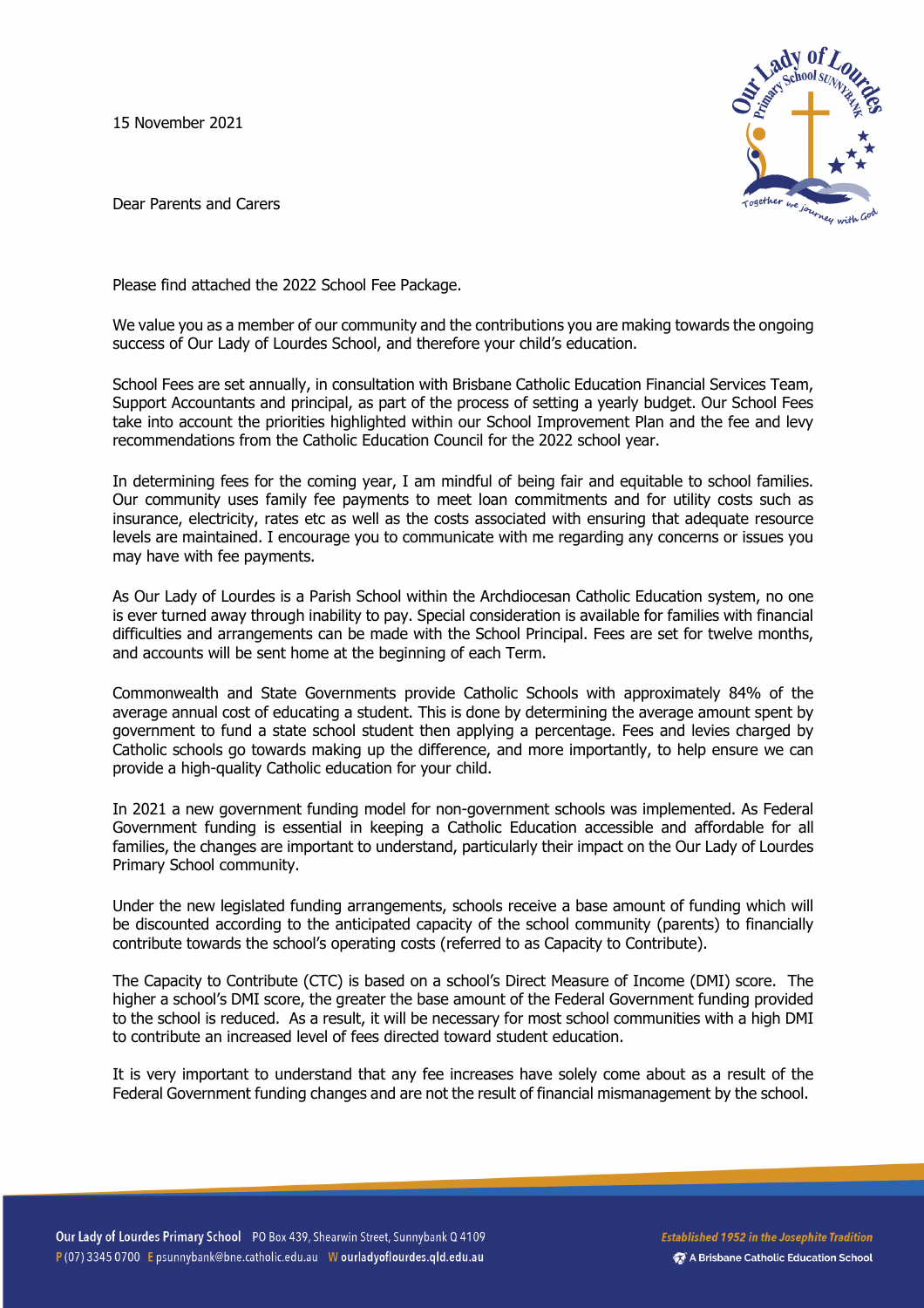Our Lady of Lourdes provides a high-quality Primary education from Prep to Year 6. This will continue into the future and strengthen as we continue to refine and revise our offerings to children.

After consultation with BCE and reviewing the 2022 budget there has been minimal changes to the School Fees for 2022. BCE has asked all schools to provide a consistent sibling discount structure, and this will be phased in over the coming years, in order to start this process there has been a slight change to the sibling discounts at our school between 1% and 3%; additionally the swimming levy has been adjusted to a student based levy of \$120 for year  $1 - 6$  and \$80 for prep students.

Our Lady of Lourdes seeks to provide a high-quality academic education for all our students, giving due emphasis to the fundamentals of literacy and numeracy skills required for both learning and life. Our Lady of Lourdes delivers the Australian Curriculum and offers a broad curriculum and co-curricular options in well-resourced and equipped classrooms, with full Information Communication Technologies (ICT) integration and all the requirements for contemporary learning in the  $21<sup>st</sup>$  century. As well as Academics, we have an excellent reputation for our Music, Arts, Sporting, Languages Other Than English and Technology programs.

Please understand that Our Lady of Lourdes Primary School will continue to plan for the future, which will include identifying potential cost reductions to ensure future fee increases are manageable for all. It is not however our intention to reduce costs at the expense of the high-quality education program offered to our students.

For those families experiencing short or long-term genuine inability to pay fees, we are committed to providing support to ensure that enrolment is not compromised. Please contact the Principal or Finance Officer for further information concerning the concession application process.

The fees include an amount remitted centrally, the Archdiocesan Education Levy, which provides shared resources to all schools within the Archdiocese. Also included is a levy per family to provide for the purchase of land for future school development within the Archdiocese. This is a vital investment in the future of Catholic schooling within the Archdiocese.

Please find attached a Direct Debit Form, Credit Card Authority Form and a School Fees Calculator; these documents can also be found on the Parent Portal and School Website.

To assist with administration, we ask that all Direct Debit, Credit Card Authority Forms be returned prior to school resuming in 2022.

Families may wish to make a voluntary contribution to a 100% tax deductable Library Fund or School Building Fund. Once payment has been received, parents will be given a tax receipt at the end of the financial year. All families are encouraged to make this contribution to support the school in the purchase of resources needed in the library and contribute to ongoing infrastructure for students.

With kind regards,

Sally Smith Acting Principal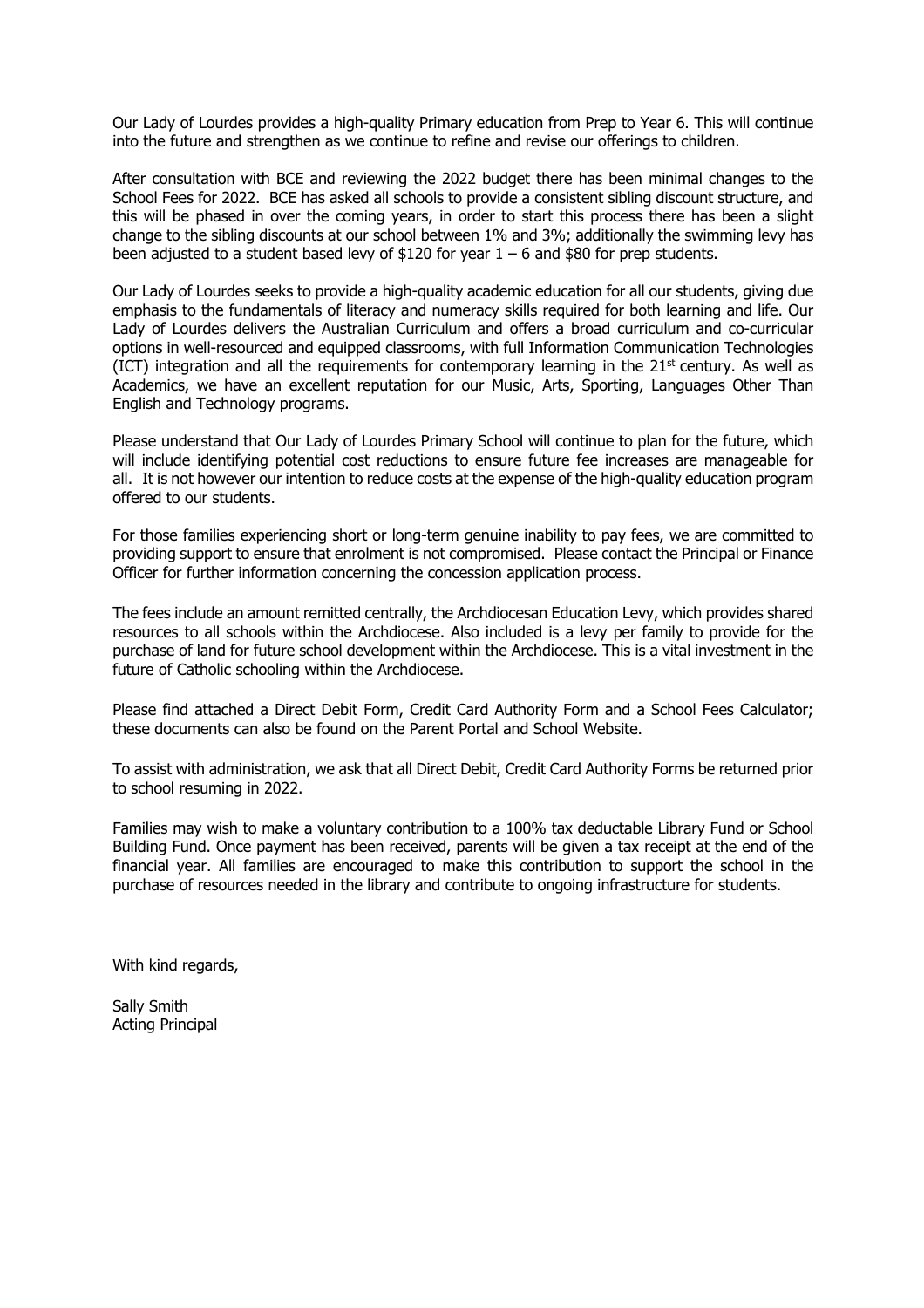

# **2022 SCHOOL FEES AND LEVIES SCHEDULE**

| 2022 Fee Schedule  |          |            |  |  |  |
|--------------------|----------|------------|--|--|--|
| <b>Tuition Fee</b> | Term Fee | Annual Fee |  |  |  |
| 1 Child            | \$450.00 | \$1,800.00 |  |  |  |
| 2 Children         | \$648.25 | \$2,593.00 |  |  |  |
| 3 Children         | \$790.75 | \$3,163.00 |  |  |  |
| 4 Children or more | \$881.75 | \$3,527.00 |  |  |  |

## **Year Level Resource & Activity Levies Per Year**

|                                                                                                                     | <b>Family</b> | <b>Prep</b> | Year 1   | Year 2   | Year 3   | Year 4   | Year 5   | Year <sub>6</sub> |
|---------------------------------------------------------------------------------------------------------------------|---------------|-------------|----------|----------|----------|----------|----------|-------------------|
| <b>Technology</b><br>Levy                                                                                           |               | \$210.00    | \$210.00 | \$210.00 | \$260.00 | \$260.00 | \$260.00 | \$260.00          |
| Resource &<br><b>Activity Levy</b>                                                                                  |               | \$160.00    | \$160.00 | \$160.00 | \$160.00 | \$160.00 | \$160.00 | \$160.00          |
| <b>Sports Levy</b>                                                                                                  |               |             |          |          |          | \$100.00 | \$100.00 | \$100.00          |
| <b>Book Levy</b><br>(This levy also includes login<br>and access to various<br>subscriptions at home and<br>school) |               | \$120.00    | \$120.00 | \$120.00 | \$120.00 | \$120.00 | \$120.00 | \$120.00          |
| <b>Graduation</b><br>& Leadership<br>Levy                                                                           |               |             |          |          |          |          |          | \$70.00           |
| <b>Instrumental</b><br><b>Music</b><br><b>Immersion</b><br>Program                                                  |               |             |          |          |          | \$200.00 | \$200.00 |                   |
| <b>Capital Levy</b><br>(per family)                                                                                 | \$560.00      |             |          |          |          |          |          |                   |
| P & F Levy<br>(per family)                                                                                          | \$165.00      |             |          |          |          |          |          |                   |
| <b>Swimming</b><br>Levy<br>(Prep)                                                                                   |               | \$80.00     |          |          |          |          |          |                   |
| <b>Swimming</b><br>Levy<br>(year $1 - 6$ )                                                                          |               |             | \$120.00 | \$120.00 | \$120.00 | \$120.00 | \$120.00 | \$120.00          |
| Camps                                                                                                               |               |             |          |          |          | \$170.00 | \$320.00 | \$1500.00         |

An Administration fee will be charged for cancelation of events such as camps and excursions as well as students not attending.

## **Explanation of Fees and Levies**

| <b>Tuition Fee</b>       | General tuition, administration and operating costs.                                                                                                                                                                                                                |
|--------------------------|---------------------------------------------------------------------------------------------------------------------------------------------------------------------------------------------------------------------------------------------------------------------|
| P & F Levy               | Replaces many of the traditional fundraising events such as chocolate drives etc.<br>These funds are used to support the school with additional resourcing, and in<br>2021 to contribute to the loan repayments for the replacement of the Adventure<br>Playground. |
| Capital Levy             | Ensures the school can continue to meet existing loan repayments while<br>setting aside funds for future buildings or refurbishment of existing<br>buildings                                                                                                        |
| Resource & Activity Levy | Support towards miscellaneous materials supplied directly to students, online<br>subscriptions, student excursions and incursions, buses and additional classroom<br>resources.                                                                                     |
| <b>Technology Levy</b>   | This levy supports the use of technology integrated into the classroom<br>environment. It provides for and maintains infrastructure such as high-                                                                                                                   |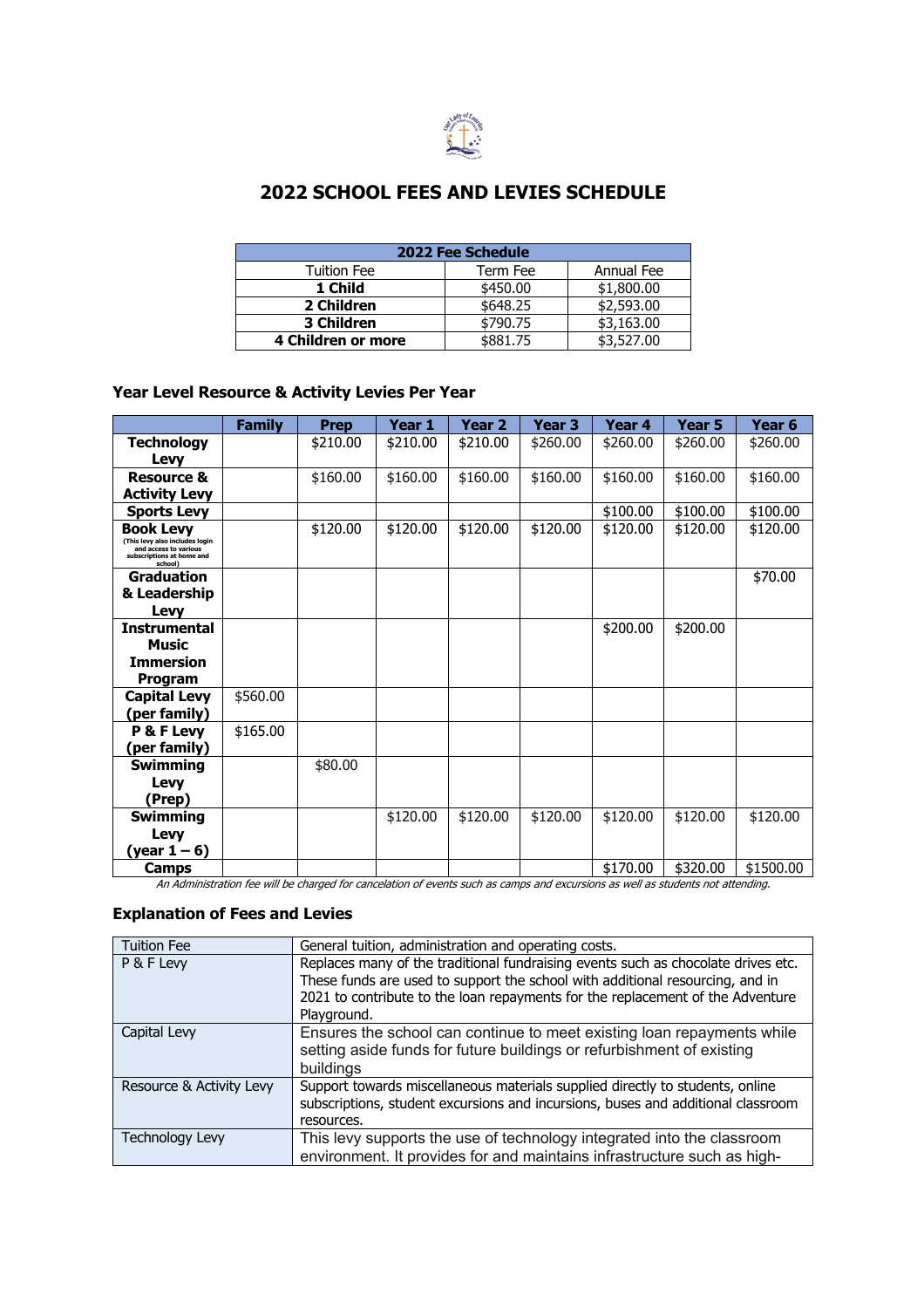|                           | speed broadband internet, wireless network, projectors and Interactive               |
|---------------------------|--------------------------------------------------------------------------------------|
|                           | Flat Panel Displays. This also covers student devices in Prep to Year 6.             |
| Sport Levy                | Support towards sport affiliation fees and buses to interschool sport                |
| <b>Instrumental Music</b> | Inclusive of full instrumental music program for Year 4 and 5 group lessons and      |
| <b>Immersion Program</b>  | instrument hire.                                                                     |
| Swimming Levy             | This is used to maintain and improve the pool facilities and to help offset the cost |
|                           | of employing qualified swimming instructors.                                         |
| Book Levy                 | Covers stationery such as exercise books, pencils, rulers etc and online             |
|                           | subscriptions to replace textbooks. Full Charge Payable on Term 1 School Fees.       |

## **SCHOOL FEES PROCEDURES**

- 1. Fee statements are issued to individual families by the end of week two of each term, by email.
- 2. Payment is due in full within 14 days of issue, unless paying by Direct Debit. All extensions or individual payment plan requests must be made in writing to the Principal or the Finance Officer and will be responded to in writing to confirm the agreement.
- 3. Unpaid accounts will receive an overdue notice for payment, 7 days after the due date.
- 4. Families with outstanding amounts 14 days after the due date, will receive further communication requesting payment or a formal payment arrangement with the school within 7 days.
- 5. Should the account remain unpaid, then all overdue accounts without a formal payment arrangement, will be considered for debt collection options.
- 6. Consideration will be made, to forward the account to our contracted Debt Collection Agency.

## **Discounts**

A \$50.00 discount is offered to Parents who choose to pay their **fees in full** in advance by February 26<sup>th</sup>, 2021. Please contact the Finance Officer for further details.

#### **Payment Options**

Payment of fees can be made by the following methods:

- Cash
- Cheque
- BPay
- EFTPOS
- BPoint available on the Parent Portal
- Direct Debit Authority
- Credit Card Authority Mastercard or Visa

The option for a recurrent payment by Direct Debit or Credit Card is the school's preferred method of Payment. **Forms need to be completed and returned to the school by the end of this school year** or by commencement of the 2021 school year. The Forms are available on the School Portal and Parents can auto fill the forms electronically.

#### **Benefits of Paying directly**

- Transmission occurs automatically each month
- Transmission is secure no cash changes hands
- This is a **FREE** service
- The ADF quarantees complete confidentiality on behalf of Our Lady of Lourdes School.

#### **Payment Difficulties**

If you are experiencing difficulties in paying your account please contact the School Principal as soon as possible, before the due date. The School may grant an extension of time for payment in exceptional circumstances. A request for extension of account payment shall be made by contacting the Finance Officer or School Principal. All requests are treated with complete confidentiality, any assistance such as extending the time to pay or offering a payment by instalments is an option.